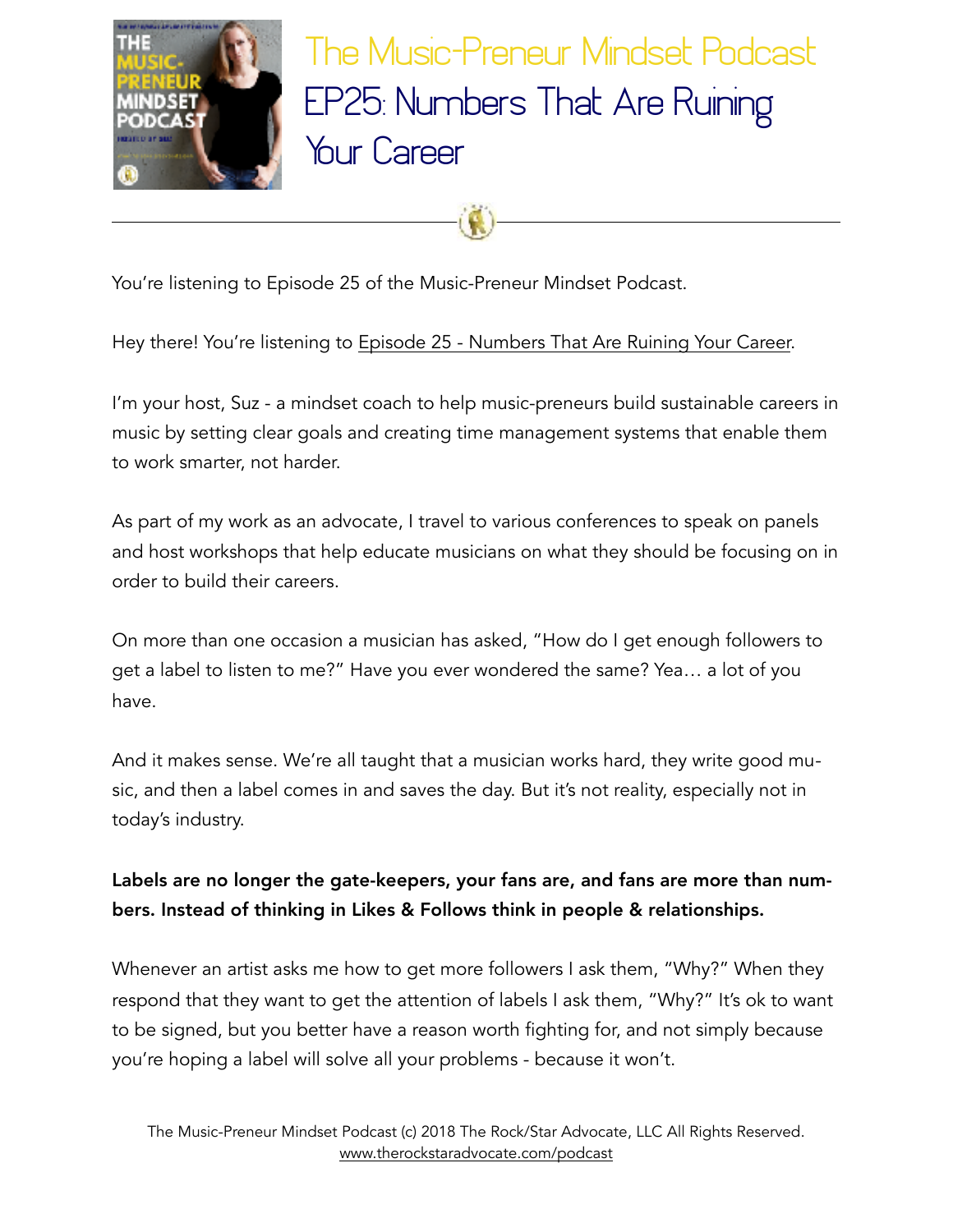A label is a bank, a bank with a very high interest rate. It's a company to front money that they expect to make back. I'm not saying there aren't great labels out there that help artists reach new heights, but I do think creating a career solely to get their attention is an issue that should be addressed.

A career in music is a journey, and it's a long one. Labels will come and go, but your fans, hopefully, will stick with you during multiple chapters of your career; they are the ones who deserve your focus and obsession.

All too often we get hooked on a goal and forget to check back in and reflect on that goal. We get a number in our head, such as, "I need 500,000 followers in order to grab the attention of a label," and we focus so hard on that number that we lose track of what matters - the music and the fans who love and support the music.

Label or no label, as a society we've gotten used to measuring our worth by the metrics of social media - how many followers, how many subscribers, how many video views - the list goes on.

Data can be a very powerful thing. We can gather almost any information we need from the data we are able to get from most analytic tools at our disposal.

Data can tell us who our core fanbase is, what posts are most engaging, and even which songs are played all the way through.

Data enables us to make informed decisions about where we spend our ad money, where we book shows, and how often we post on social media and when.

However, when we put all of our focus on the *numbers*, especially on the wrong ones, we lose out on the human component - the reason many of us get started in our careers.

#### We fail to build relationships that matter.

 The Music-Preneur Mindset Podcast (c) 2018 The Rock/Star Advocate, LLC All Rights Reserved. [www.therockstaradvocate.com/podcast](http://www.therockstaradvocate.com/podcast)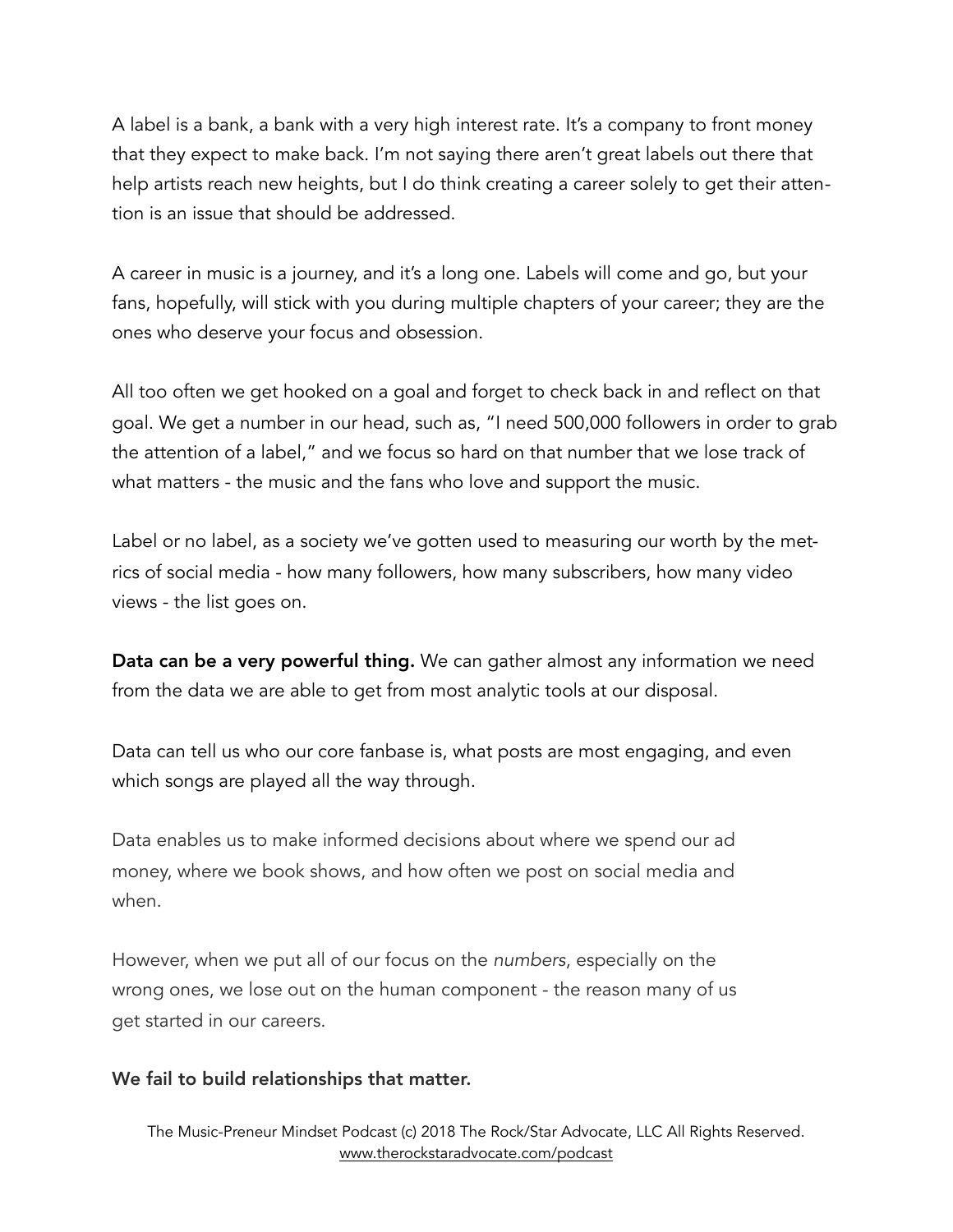How many times do you grab your phone to see how many likes or hearts your last post got? How many hours do you spend wondering why more people haven't signed up for your newsletter or subscribed to your YouTube Channel?

When those thoughts begin to take lead over thoughts of nurturing your relationships with existing fans or leveraging the industry connections you have to move forward towards a goal, your career suffers for it.

### Numbers don't lie, but they don't tell the whole truth either.

Numbers don't tell you how a song touched someone or what someone liked best about the last photo you posted.

Numbers can't tell you when a fan feels neglected or when someone just went through the same thing you just wrote about on your blog.

Getting too wrapped up in numbers can distract you from spending time asking your fans questions, peering into their world to see what's going on and what's interesting to them, or dedicating fifteen minutes to send a personalized note to the last few people who purchased an album or t-shirt.

Do yourself a favor - start tracking your behavior. Download an app like Checky that allows you to see how many times you check your phone and other apps. The Huffington Post published a very helpful article - [These Apps Help You Realize How Much](https://www.huffingtonpost.com/2014/11/05/apps-smartphone-use-_n_6096748.html)  [Time You Waste On Your Phone](https://www.huffingtonpost.com/2014/11/05/apps-smartphone-use-_n_6096748.html) - I'll link to it in the [show notes](http://www.therockstaradvocate.com/ep25).

You will be stunned at how many times you look at your phone, and most of those times will be to check social media.

We all know aside from the number watching another bad habit we have is stalking our "competitors" online and foolishly comparing their stats to our own. "Why does her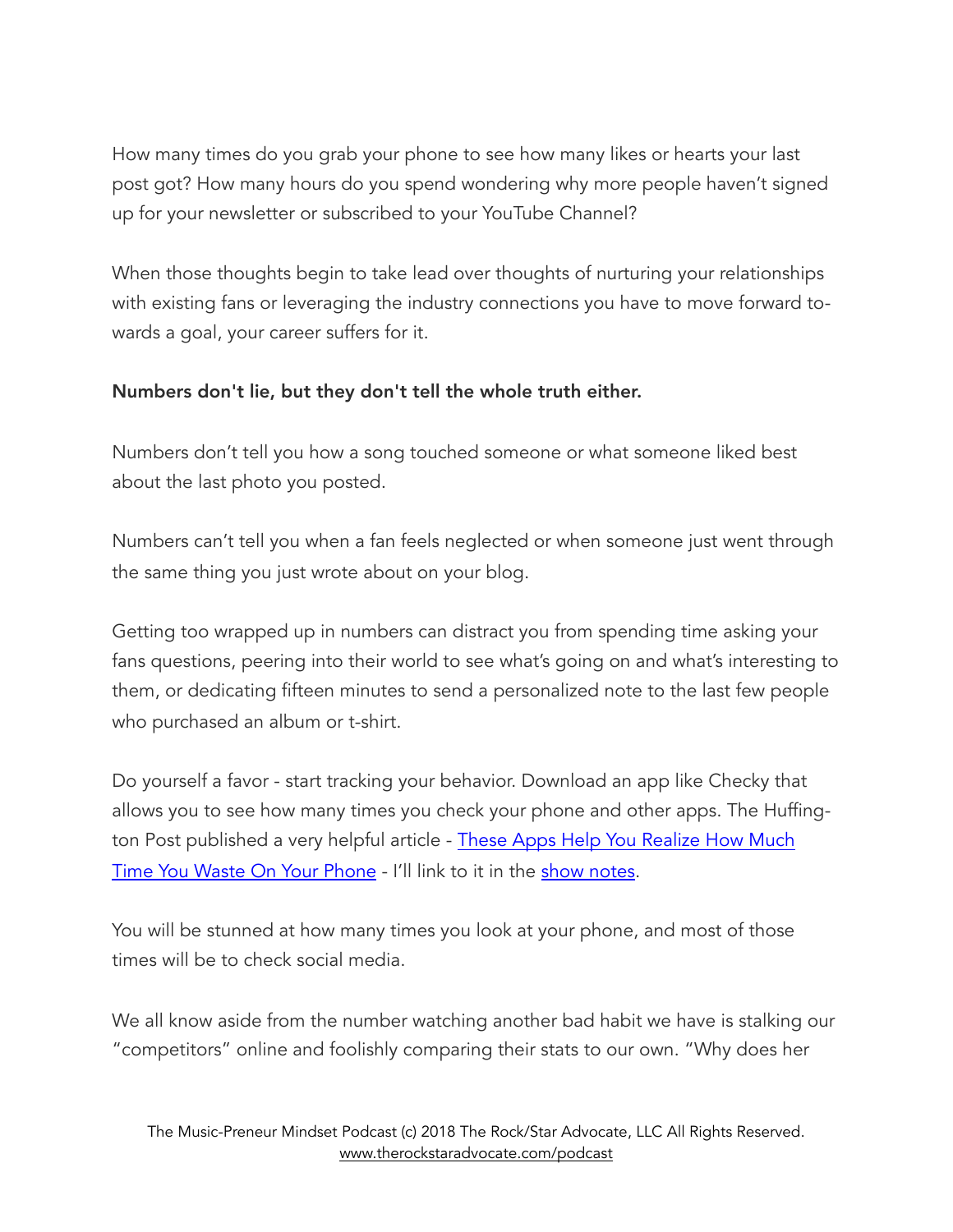post have more likes than mine?" "Why does he have so many followers?" "How did they get that many subscribers on YouTube, their videos aren't even that good!"

How many of us have fell down that rabbit hole? And how much of that time wasted actually moved our careers forward?

Exactly.

A good way to break free from the constant checking and foolish obsessing is to have a plan in place. A lot of times we surf aimlessly online because we have no clear end game.

Decide what information will serve you best right now in your journey and then list out the metrics that can tell you that information.

If you're working on building your email list you'll want to know how many people subscribed, but, more importantly, you'll want to know how many of those subscribers actually *opened* your latest email.

It's not the number of subscribers you have that matters but rather how engaged those subscribers are with what you're sending them.

If you manage to attain 10k subscribers but only 200 are opening the emails you send, then you have a pretty useless list. That's an open rate of 2%! Ideally you should aim to maintain an open rate of 20-30%. It's not easy to do, but it *is* doable.

It takes consistency and understanding what phrases and tactics work in a given subject line to get your subscribers to open the email. You also have to test out the time of day you send the email and the call to action you use {i.e. "open now!" or "click here!"}.

Different methods work for different people.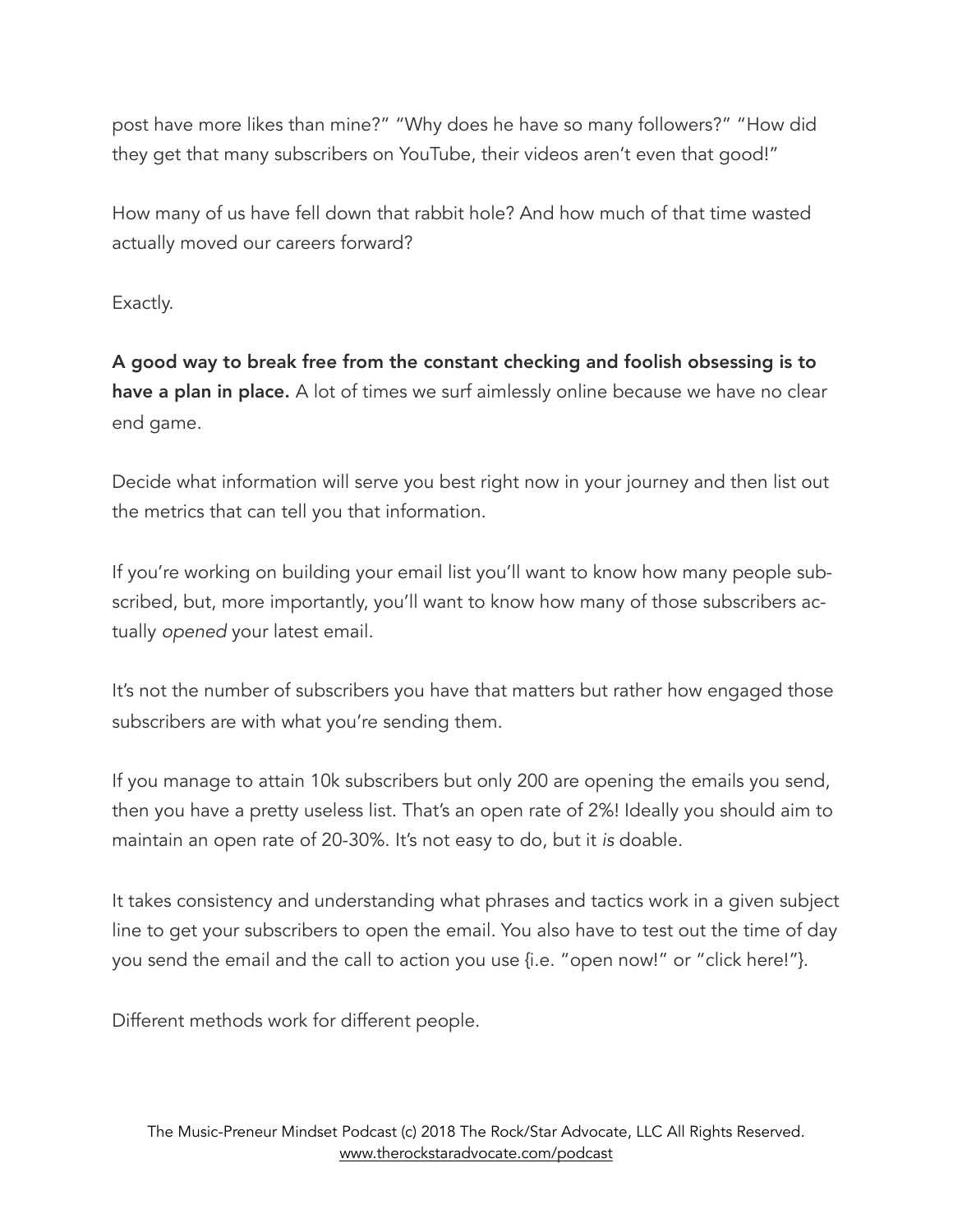It takes consistency and a willingness to experiment to find what works for you. In order to test those things out you'll need time and energy to put towards that focus.

If you're launching a new song and you've set up Facebook ads you'll want to focus on Click Through Rates, or conversion rates, as well as Costs Per Lead. You'll want to know how much you spent for every song you sold or subscriber you obtained.

Getting clear on what you're working towards achieving and what data you'll need to measure that progress will enable you to create a healthier routine around your time spent on social media.

In [The Rock/Star Life Planner](http://www.therockstaradvocate.com/planner) we created a space each week for you to track your new followers on each of the social channels. However, we paired it with a section to plan out what you post on each channel.

The goal here is not a numbers game, but rather a way to see how what you posted affected your growth. Seeing an uptick in followers is useless if you don't try to understand why that uptick happened.

Did you happen to post something more vulnerable that week or did you post more media than usual? Where your photos bright and eye-catching or was it because you shared someone else's content?

Much like in the Planner, create a checklist of data you'd like to track and every day or at the end of every week gather that data. Also set aside time to review and reflect on that data. Tracking does you no good if you're not analyzing it - another reason to limit the amount of data you track.

You don't want to try and analyze every piece of data you have access to. You want to choose a few key metrics to tell you what's important to you at any given time.

In addition to tracking and reflecting on the data, start to make a list of action steps to take the following week in order to see growth towards your goal.

 The Music-Preneur Mindset Podcast (c) 2018 The Rock/Star Advocate, LLC All Rights Reserved. [www.therockstaradvocate.com/podcast](http://www.therockstaradvocate.com/podcast)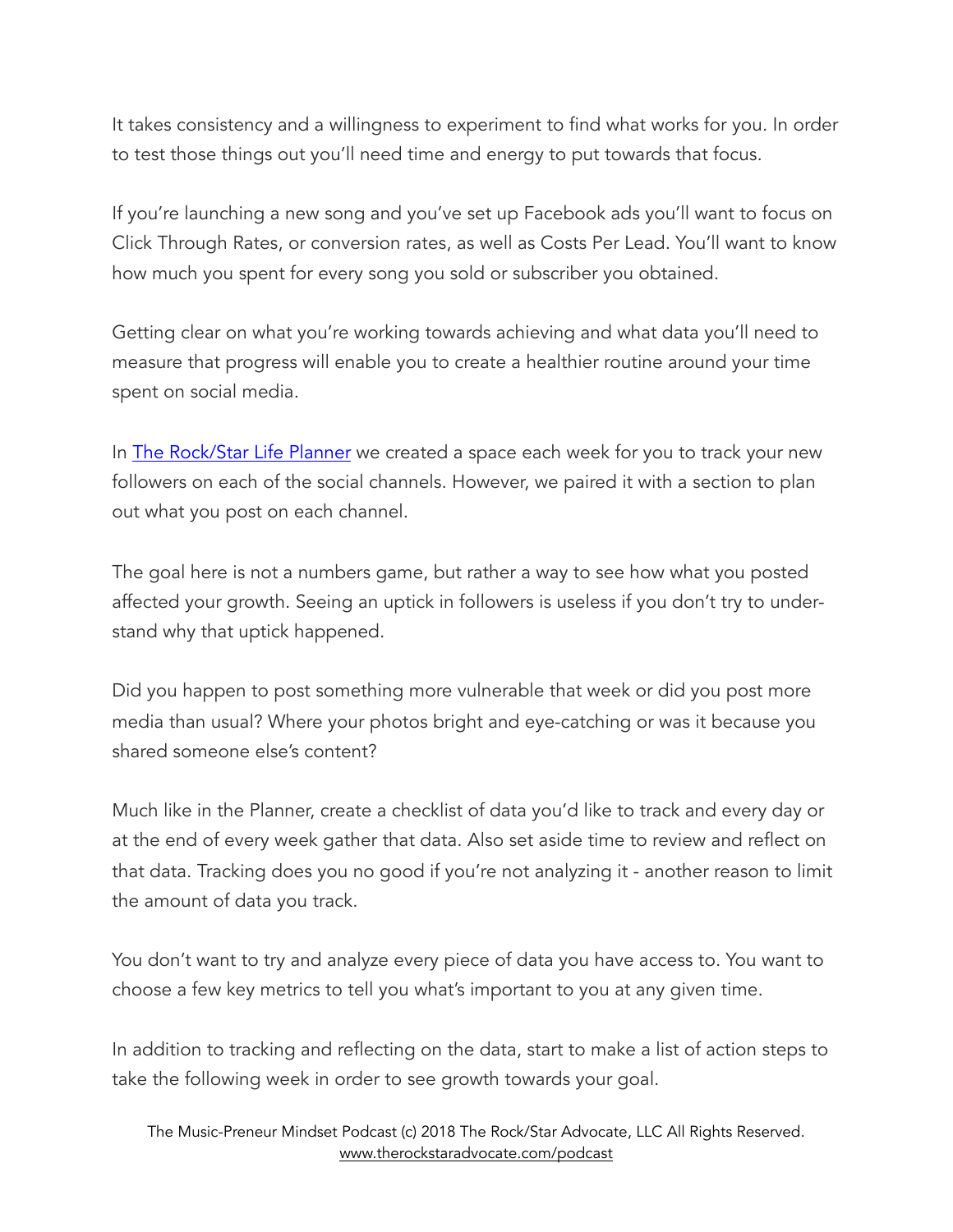If your goal is to get more comments on your posts your action steps might be to first do some research on what prompts people to comment on posts and then to practice improving your captions.

A great place to start improving is to include a call to action in all of your captions, such as, "Comment below with your favorite guilty pleasure song." You may also want to make your calls to action or your questions binary, as in yes or no options. For example, posting an image and saying, "Could you see this as my new album cover? Type yes or no in the comments below!"

If your goal is to create a website that converts visitors into ticket buyers or album downloaders you should want to track the bounce rate of your page {the percentage of visitors who leave a website after only visiting one page} and how long visitors are staying on the page you are tracking.

A great site called [Heat Map](https://heatmap.me/#plans-pricing) will allow you, for free, to track where on a page people are spending time. Are they scrolling? Are they reading to the end? Are they leaving after the headline? I'll leave a link to the website in the [show notes](http://www.therockstaradvocate.com).

Knowing this information, if you are focused on conversions, can help you see where on your page you need to improve copy or images.

Having a few key pieces of data to track each week as well as clear action steps for improving your progress will enable you to create a routine each morning, or afternoon or evening, depending on your schedule, around social media and how much time you spend on it.

Challenge yourself not to get caught up in the vanity numbers. Don't waste time finding out who unfollowed you or who unsubscribed from your list.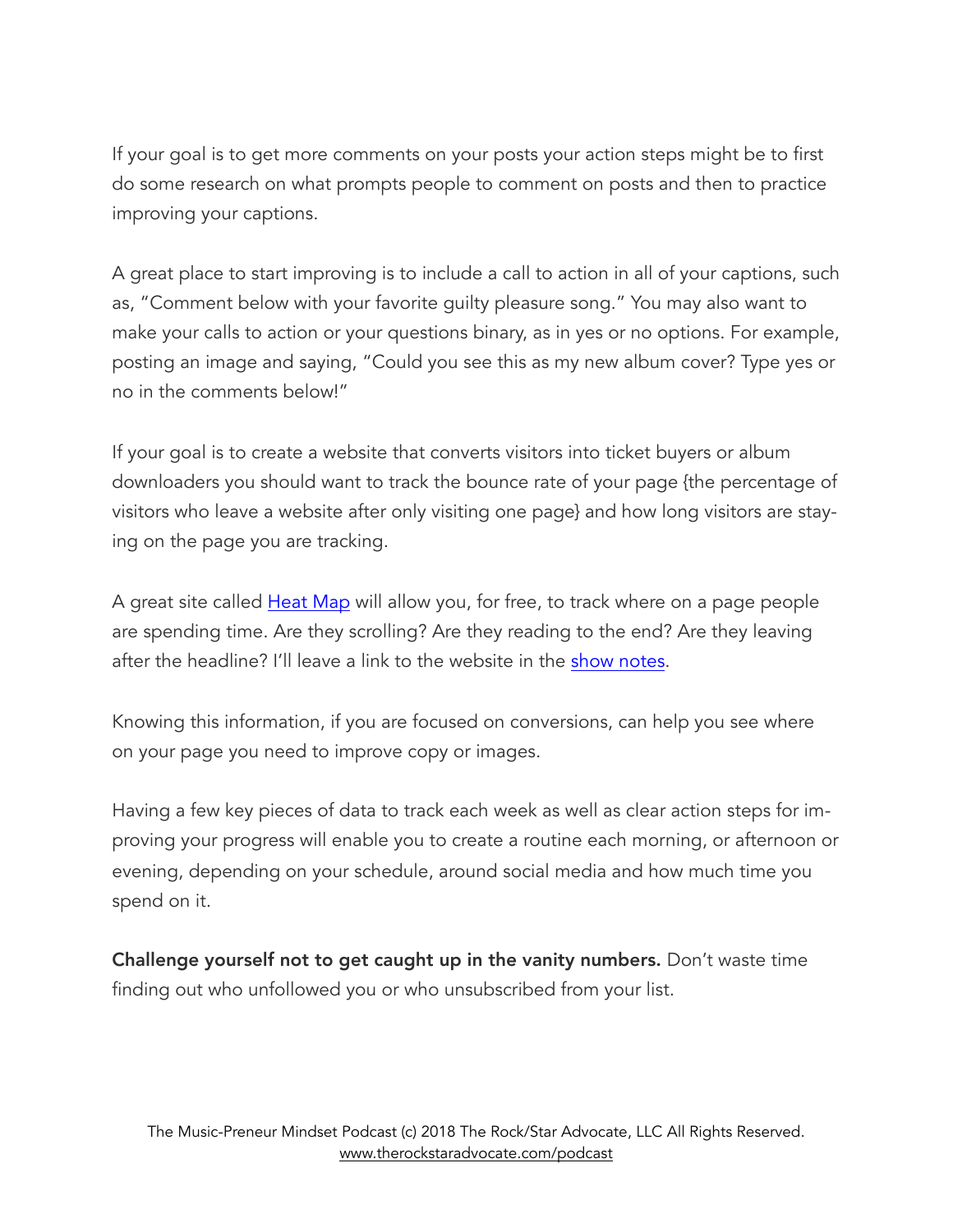In fact, do yourself a favor right after you listen to this podcast and sign into your email management software and disable the unsubscriber notifications. Either that or train yourself to do a happy dance every time someone unsubscribes.

Yes, a happy dance. It means you have less dead weight on your list!

Every time you find yourself checking how many followers someone else has, which then leads down a rabbit hole of "why them and not me" comparisons - come on, we've all been there - take a look at your action steps you've listed out for yourself and start acting on them.

Comment on a fan's post. Shout out your new followers. Send an email to someone who's opened your newsletter every week for the past 6 weeks, thank them for doing so, and ask what they'd like to see more of in future newsletters.

Challenge yourself to use social media as nothing more than a tool to build a sense of trust between your fans and you so that they feel motivated and inspired to continue to support you, and even inspire others to support you just the same.

Social media metrics do not define your talent or your ability to succeed in this industry. Plenty of people you've never heard of make a great living in this industry and have less followers than you do now. Yes, even you and the small following you've been beating yourself up over.

# Not to sound cliche but it's truly NOT the size of the list that matters. The engagement on that list is what matters.

Think of it this way - let's say you were selling your album for \$10. And let's say you wanted to make \$1000 a month in album sales. That means you'd have to sell your album to 100 people each month.

That's 25 people each week.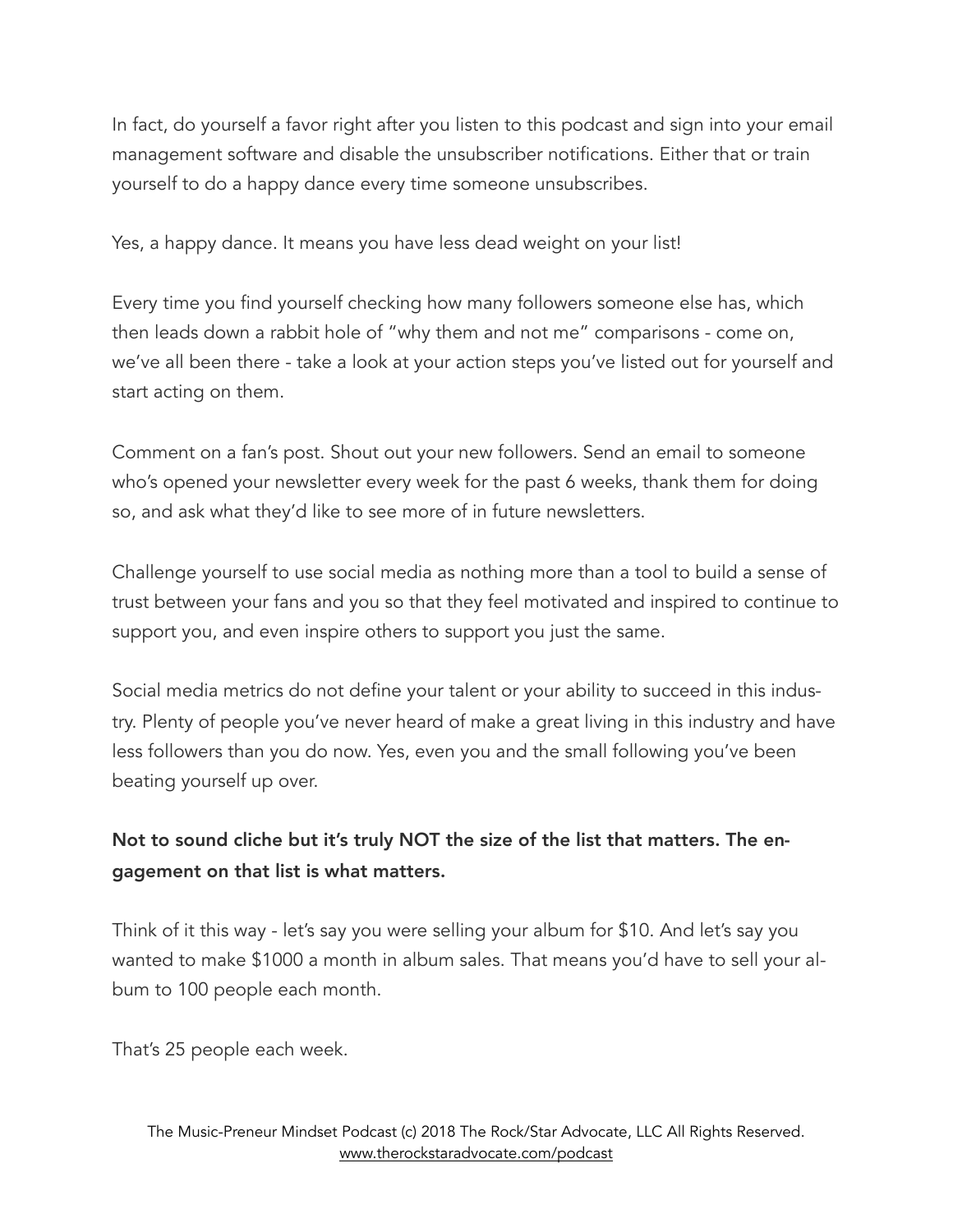That's 5 people each day of the work week.

Now that's no short order, but you don't need 500,000 followers to make that happen. You just need to focus on engaging the few hundred you have on a granular level. Make each of them feel incredibly important to you, as they should, and you'll start to see a shift.

Progress happens where we put our focus. If you focus on empty numbers and comparisons you'll get empty results.

If you focus your energy in action steps that further connection and engagement, that's what you'll get and there will be a domino effect that will bring more fans your way.

Also, as I mention in **Episode 18**, it's important to set boundaries. This goes for data analytics as well. It is possible to have too much information. It's possible to know too much and drown in data.

Set boundaries on which data you'll look at and which steps you will take each week to grow healthy and strong relationships in this industry. After all, it's a who-you-know not how-many-you-know business.

### Strong relationships will always get you farther than a sea of acquaintances.

You may need a huge fanbase to impress a few industry heads, but you don't need a huge fanbase, or approval from anyone in this industry, to have a sustainable career in music.

And always remember, a few bucks can buy you a few thousand followers - but if those followers didn't get to you by choice you'll never make those few dollars back let alone any real money from your "growing" fanbase.